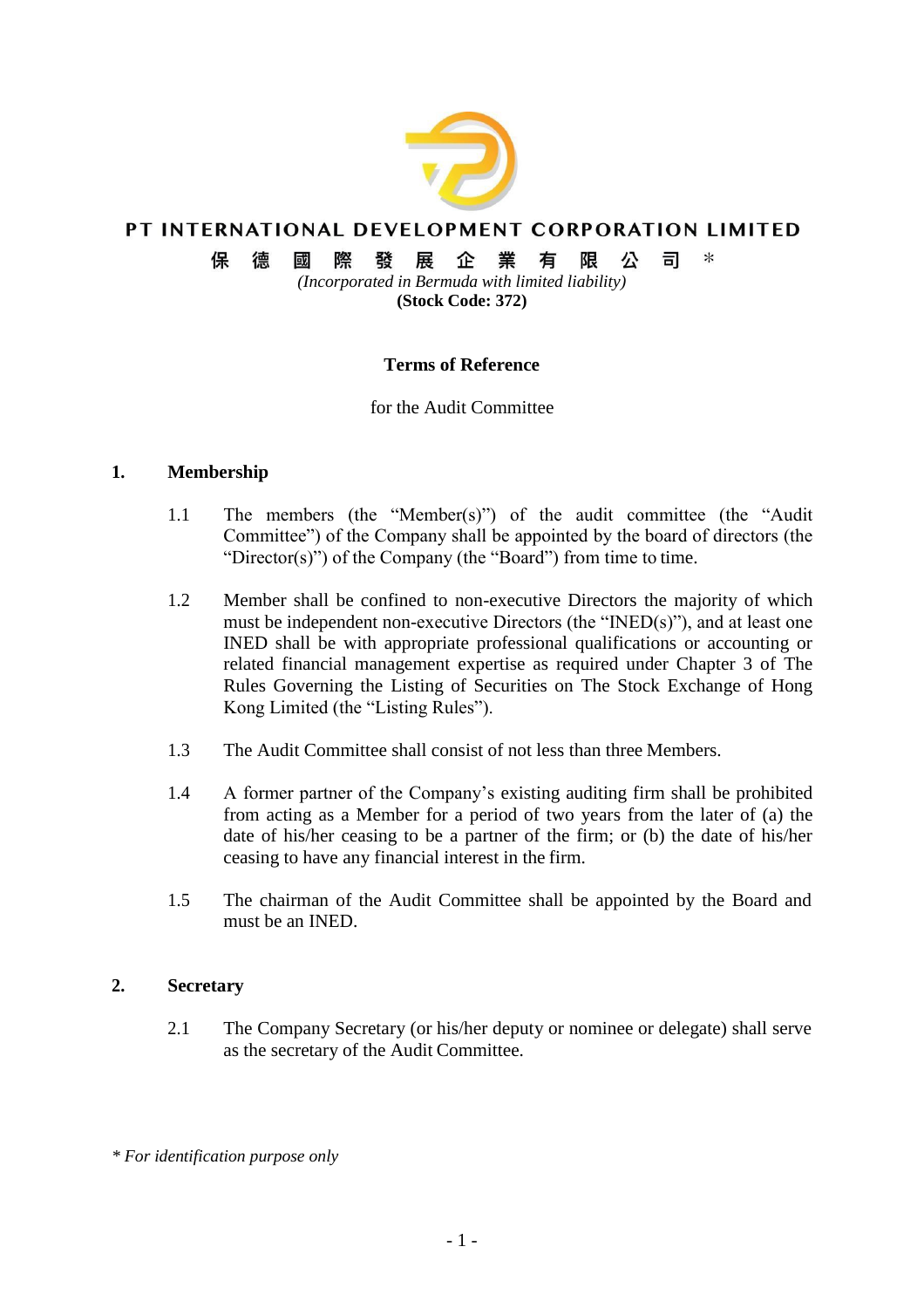# **3. Meetings**

- 3.1 Meetings shall be held not less than twice a year and may be convened by any Member or by the secretary of the Audit Committee on the request of a Member. Notice may be given in writing or by telephone or by facsimile or electronic transmission or other similar means or in such other manner as the Audit Committee may from time to time determine.
- 3.2 The quorum of the meeting shall be any two Members.
- 3.3 Meetings can be held in person, by telephone or by video conference. Members may participate in a meeting by means of a conference telephone or similar communication equipment by means of which all persons participating in the meeting are capable of hearing each other.
- 3.4 Resolutions of the Audit Committee at any meetings shall be passed by a simple majority of votes of the Members present.
- 3.5 A resolution in writing signed by all the Members shall be as valid and effectual as if it had been passed at a meeting of the Audit Committee duly convened and held.
- 3.6 Other than that stated herein, all the provisions of laws and of the Company's Bye-laws relating to the meetings and proceedings of the Board shall apply mutatis mutandis to the meetings and proceedings of the Audit Committee.
- 3.7 The secretary of the Audit Committee shall circulate the full minutes of meetings of the Audit Committee to all Members in draft for comments as soon as reasonably practicable. Final versions of minutes shall be prepared and sent to all Members and to the Board as soon as practicable.

# **4. Attendance at meetings**

- 4.1 The Finance Director or a person of equivalent position, the external auditors and other Board members or any other persons may be invited to attend all or part of any meetings.
- 4.2 Only Members are entitled to vote at the meetings.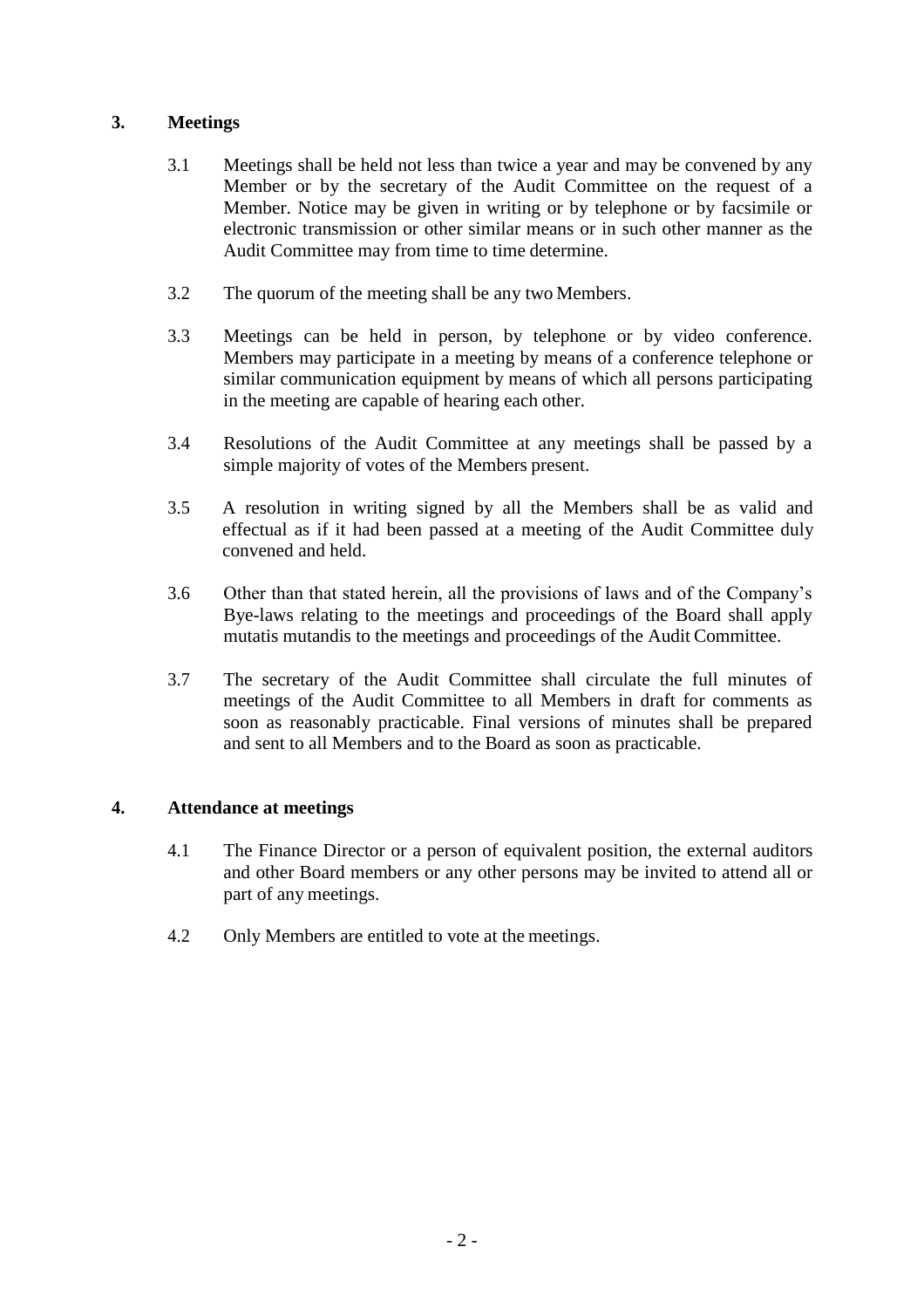## **5. Authority**

- 5.1 The Audit Committee shall have the right to require the Company's management to furnish such available information on any matter relating to the financial position of the Company and its subsidiaries or affiliates, as may be required for the purposes of performing its duties.
- 5.2 The Audit Committee is authorised by the Board to obtain independent legal or other professional advice if necessary to perform its duties at the expense of the Company.
- 5.3 The Audit Committee shall be provided with sufficient resources to perform its duties.

## **6. Responsibility and Powers**

The Audit Committee shall have the following responsibilities and powers:

#### *Relationship with the Company's external auditors*

- 6.1 to be primarily responsible for making recommendations to the Board on the appointment, reappointment and removal of the external auditors, and to approve the remuneration and terms of engagement of the external auditors, and any questions of its resignation or dismissal;
- 6.2 to review and monitor the external auditors' independence and objectivity and the effectiveness of the audit process in accordance with applicable standards and to discuss with the auditors the nature and scope of the audit and reporting obligations before the audit commences;
- 6.3 to develop and implement policy on engaging an external auditor to supply non-audit services. For this purpose, "external auditors" includes any entity that is under common control, ownership or management with the audit firm or any entity that a reasonable and informed third party knowing all relevant information would reasonably conclude to be part of the audit firm nationally or internationally. The Audit Committee should report to the Board, identifying and making recommendations on any matters where action or improvement is needed;
- 6.4 to act as the key representative body for overseeing the Company's relations with the external auditors.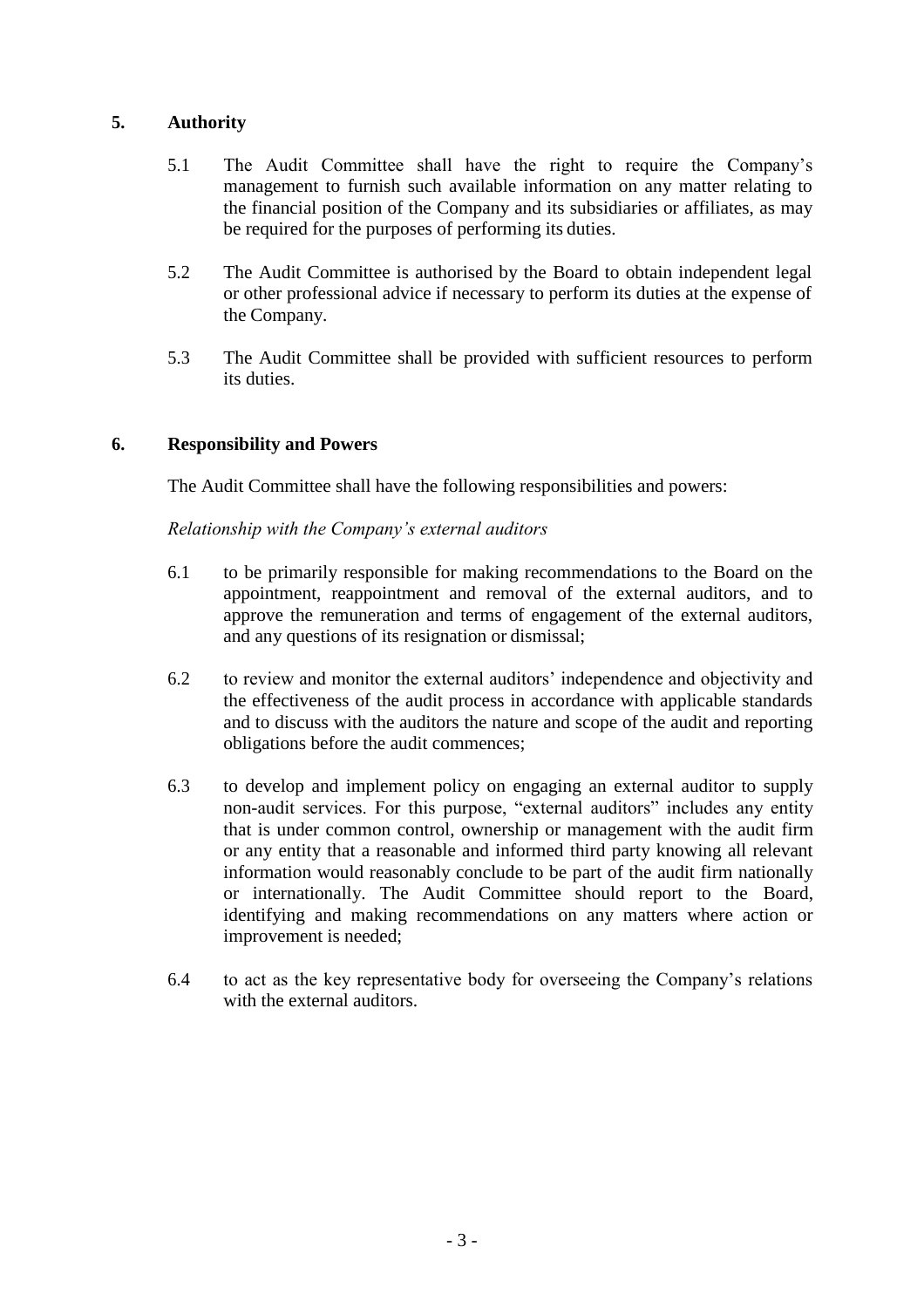## *Review of the Company's financial information*

- 6.5 to monitor integrity of the Company's financial statements and annual report and accounts, half-year report and, if prepared for publication, quarterly reports, and to review significant financial reporting judgments contained in them. In reviewing these reports before submission to the Board, the Audit Committee should focus particularly on:
	- (a) any changes in accounting policies and practices;
	- (b) major judgmental areas;
	- (c) significant adjustments resulting from audit;
	- (d) the going concern assumptions and any qualifications;
	- (e) compliance with accounting standards; and
	- (f) compliance with the Listing Rules and legal requirements in relation to financial reporting;
- 6.6 Regarding 6.5 above:
	- (a) members should liaise with the Board and the Company's senior management and the Audit Committee must meet, at least twice a year, with the Company's auditors; and
	- (b) the Audit Committee should consider any significant or unusual items that are, or may need to be, reflected in the report and accounts, it should give due consideration to any matters that have been raised by the Company's staff responsible for the accounting and financial reporting function, compliance officer (or person occupying the same position) or auditors;

# *Oversight of the Company's financial reporting system, risk management and internal control systems*

- 6.7 to review the Company's financial controls, risk management and internal control systems;
- 6.8 to discuss the risk management and internal control systems with management to ensure that management has performed its duty to have effective systems. This discussion should include the adequacy of resources, staff qualifications and experience, training programmes and budget of the Company's accounting and financial reporting function;
- 6.9 to consider major investigation findings on risk management and internal control matters as delegated by the Board or on its own initiative and management's response to these findings;